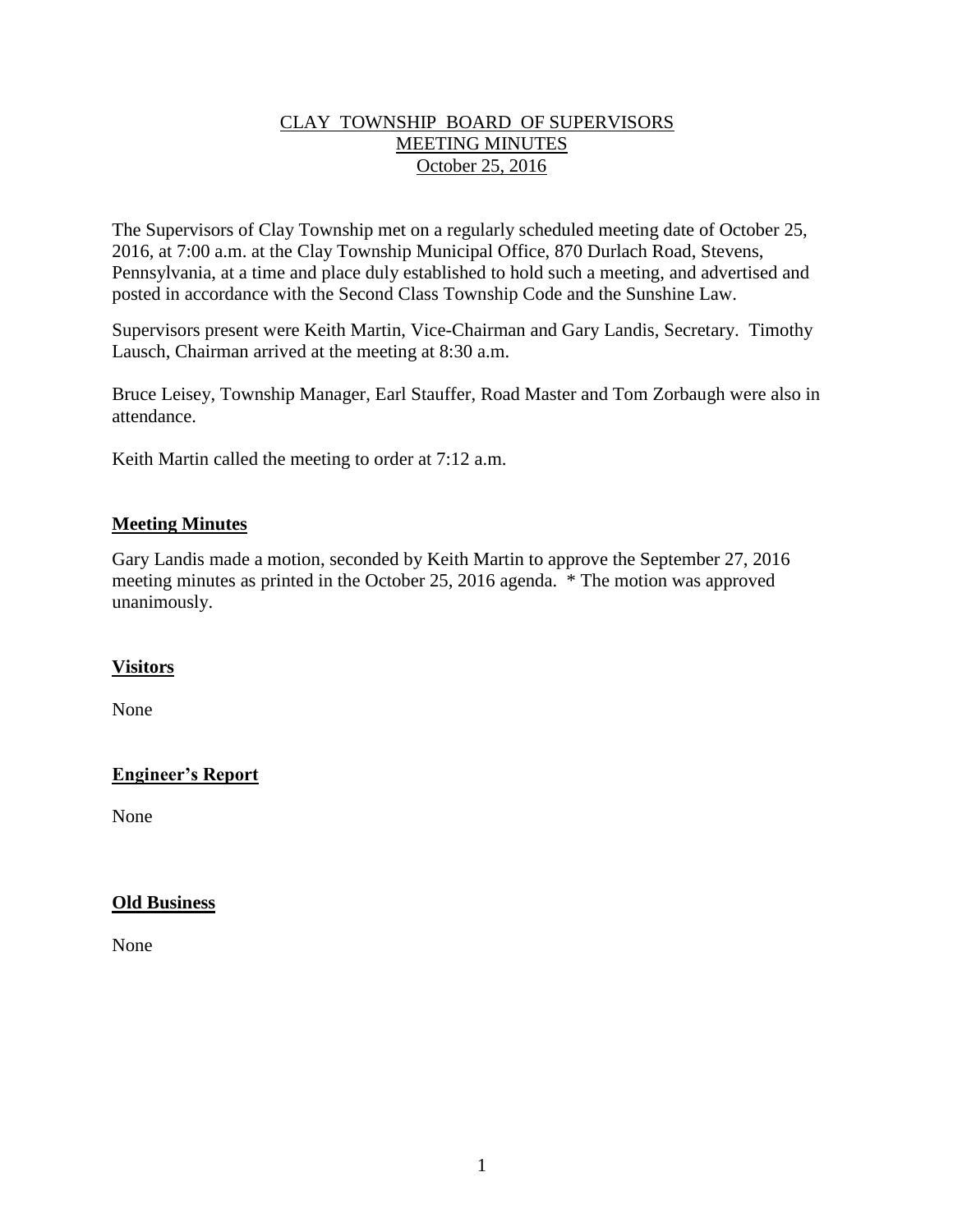#### **New Business**

1. Zoning Officer Update

Tom Zorbaugh, reviewed his monthly activity report with the Board of Supervisors.

Tom also stated that 204 Jennifer Lane will be cited for property maintenance violations.

2. Road Master Update

There was discussion on the purchase of new dump truck. Gary Landis made a motion, seconded by Keith Martin to approve purchase in the amount of \$153,067.11 in 2017 Budget. \* The motion was unanimously approved.

Gary Landis made a motion, seconded by Keith Martin to sell the 1990 International Dump truck on MunciBid. \* The motion was unanimously approved.

#### 3. MS4 Update

This item was tabled.

- \*\* Tim Lausch arrived at the meeting. \*\*
	- 4. Budget Discussion

There was discussion on the General Fund Budget and 5 Year Road Plan.

Earl Stauffer and Gary Landis reviewed their proposal for adding a third Public Works employee. Several points noted were since 1983 there were 11 miles of road added, 10 new developments were built, the Hopeland Sewer Plant and 3 public parks were added to maintain and mow. Additional personnel would assist with compliance of safety for road work projects and staff to update and maintain pipe and sign inventory.

No decisions were made at this time.